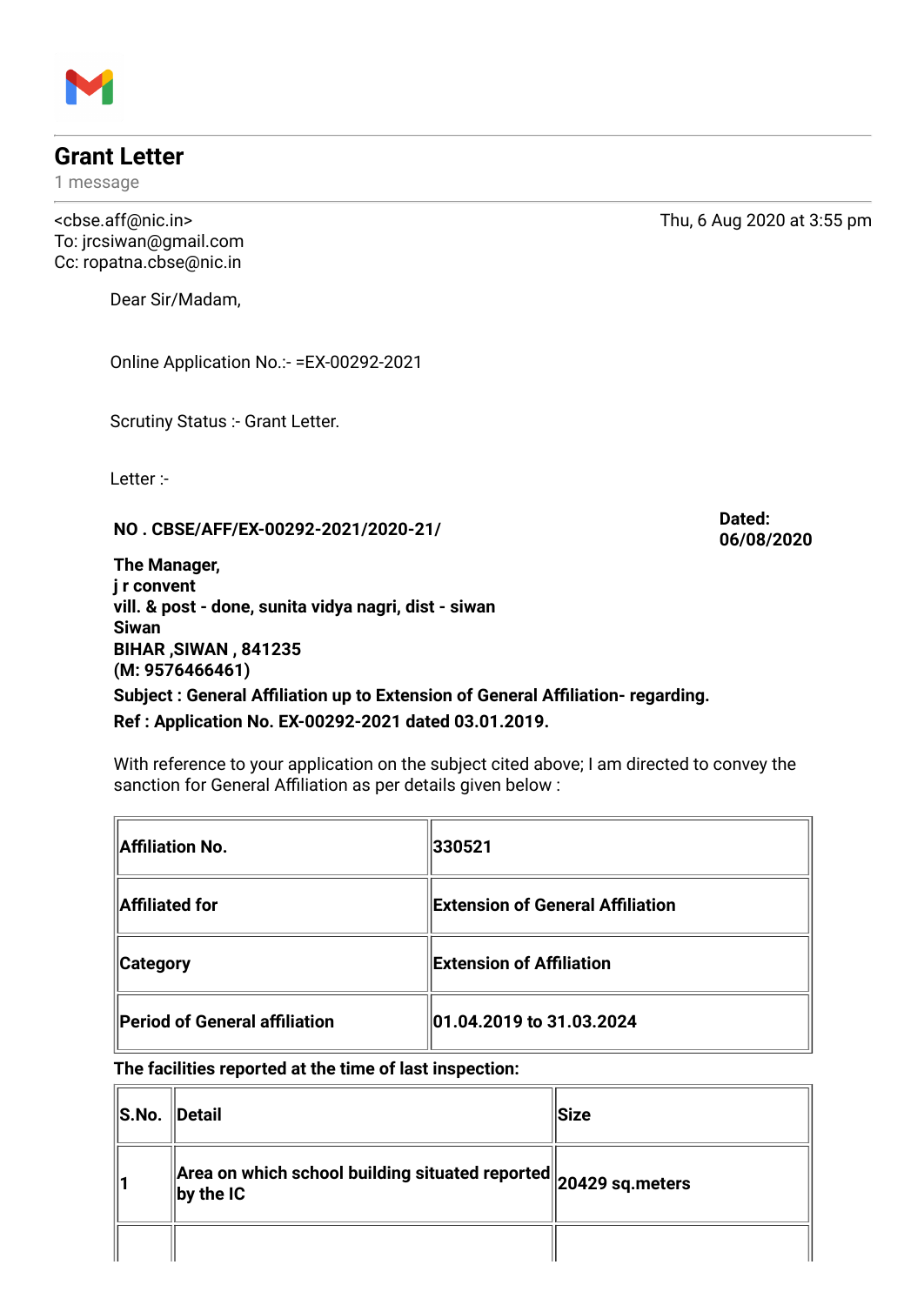The above sanction is subject to fulfillment of following conditions:-

- 1. The school will follow the **RTE Act, 2009** and instructions issued thereon by the CBSE/Respective State /UT Govt. from time to time.
- 2. The School is required to apply on online for further extension of affiliation along with the requisite fee and other documents as per Rule 10.3 of Affiliation Bye Laws.
- 3. The school will also abide by the conditions prescribed, if any, by the State Government concerned as mentioned in certificate as per appendix III issued by District Education Officer (DEO) /equivalent officer.
- 4. The school should ensure the strong governance and management of its activities in way of comprehensive and quantifiable planning in way of curriculum planning, infrastructure, resources, physical education, staff development and other cocurricular areas.
- 5. The school should go through the provision of **Affiliation and Examination Bye Laws and keep a copy there of** for reference purpose and also advised to visit CBSE websites i.e. <http://cbseacademic.nic.in/> & <http://cbse.nic.in/> for updates. The School is expected to see all circulars on these CBSE websites regularly.
- 6. The school will strictly adhere to all rules regarding safety of students including Fire fighting and Transportation, etc. Further, school will provide adequate facilities for potable drinking water and clean healthy and hygienic toilets with washing facilities for boys and girls separately in proportion to the number of students.
- 7. **Admission to the school** is to be restricted as per relevant rules of Examination Byelaws and rule 2.4.5, 2.6.5, 7.1, 7.2, 8.4.2, 8.4.10 & other relevant rules of Affiliation bye laws.
- 8. The school is required to follow rule No.2.4.7 and 2.4.8 of Affiliation Bye Laws regarding Books and Quality of Education.
- 9. The number of sections in the school are restricted to **32** as per number of sections reported by the IC and shall not be increased without specific approval of the Board. For increase in number of sections, the School shall apply online to the Board as per rule 15.7 of affiliation bye laws.
- 10. The school shall be solely responsible for any legal consequences arising out of the use of school name/logo/society/trust or any other identity related to running of school affiliated to CBSE. The school shall also be liable to bear all legal charges incurred by the Board, if any, arising out of these circumstances.
- 11. The school must strive to promote conservation of environment on their campus through rain water harvesting, segregation of waste at source, recycling of organic waste, proper disposal of waste including electronic waste, use of energy saving and energy efficient electrical equipment, greening of campus, use of solar energy, education and awareness amongst children on environment conservation and cleanliness etc.
- 12. The school shall submit their information through Online Affiliated School Information System (OASIS) as per details given in circular no. affiliation-06/2018 dated 24.04.2018. Link for OASIS is available on Board's website: [www.cbse.nic.in.](http://www.cbse.nic.in/)
- 13. The optimum Section teacher ratio of 1:1.5 as well as student teacher ratio of 30:1 is to be maintained to teach various subjects and school shall appoint qualified and trained teaching staff on regular basis as per provisions of Affiliation Bye Laws of the Board.
- 14. Every affiliated school shall sponsor regularly its bonafide and eligible students in Boards Class X and Class XII examinations from the year mentioned while granting affiliation/upgradation regularly without break or inform with reasons thereof in writing well in time about the non-sponsoring of the candidates.
- 15. Running of **coaching institutions** in the school premises in the pretext of providing coaching to the students for various examinations is not permitted by the Board.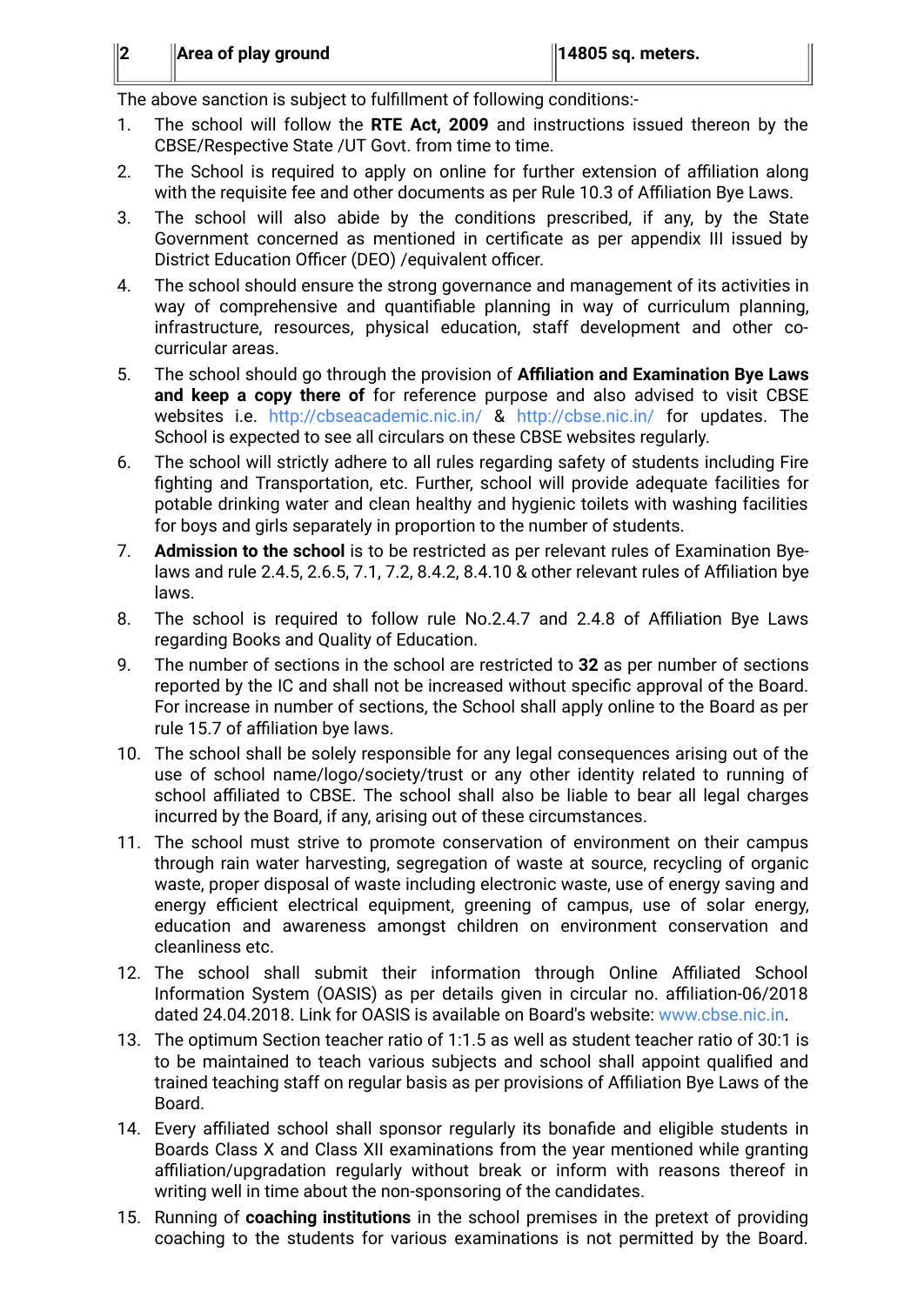Strict action would be taken on defaulters.

- 16. The Manager and the Principal of the school shall be jointly responsible for the authenticity of the online/offline documents/ information/data submitted by the School to the Board.
- 17. Apart from rules to be adhered to by the school as mentioned above for drawing specific attention of the school authorities, the school authorities are required to acquaint themselves with all the rules contained in Affiliation & Examination Byelaws and circulars/guidelines/ notification issued by the Board from time to time. Any laxity in following rules/instructions of the Board will lead to action against school as per Chapter 12 of Affiliation Bye-laws-2018.

18.

The school shall be responsible to immediately comply with the conditions mentioned in the grant letter and shall also maintain record of certificates, compliances, data and other records/information and shall be fully responsible to produce all such records before Board when asked for, Failing which necessary action shall be taken as per Affiliation-Bye-Laws of the Board.

**Deputy Secretary (Affiliation)**

\* the document uploaded by the school is unsigned. Therefore, the school is required to submit the valid recognition certificate

\* As per I C reported that there is need to maintain& update the record of admission and withdrawal register, Proceeding Registers of Sexual Harassment Committee, POCSO Committee, Grievances Committee, Minutes of Society, Minutes of SMC Meetings,Stock Registers Bills of Purchases Specially of Books/Lab Equipment, Duty Rosters of Guards, Group-D, Attendants In Buses,Manuals Circulars, Notifications, Instructions Issued by CBSE Circulars, Notifications, Instructions Issued by State Govt ,Records of Examinations, Results, Report Cards etc. Teachers and the principal to be given more trainings as per CBSE guidelines. A special educator to be appointed. More books and teaching aids to be added. therefore, the school is directed to complete all the shortcoming as per the CBSE affiliation bye laws and submit the compliance with other deficiencies along with documentary evidences duly attested by the principal and Manager of the school.

Deputy Secretary

Encl: as stated above.

.

To view detailed letter visit our website. If letter is not placed within 10 days, register your request for letter at [cbse.aff@nic.in.](mailto:cbse.aff@nic.in)

[http://cbseaff.nic.in/cbse\\_aff/Form/Login.aspx](http://cbseaff.nic.in/cbse_aff/Form/Login.aspx)

\*\* Please do not reply to this mail.